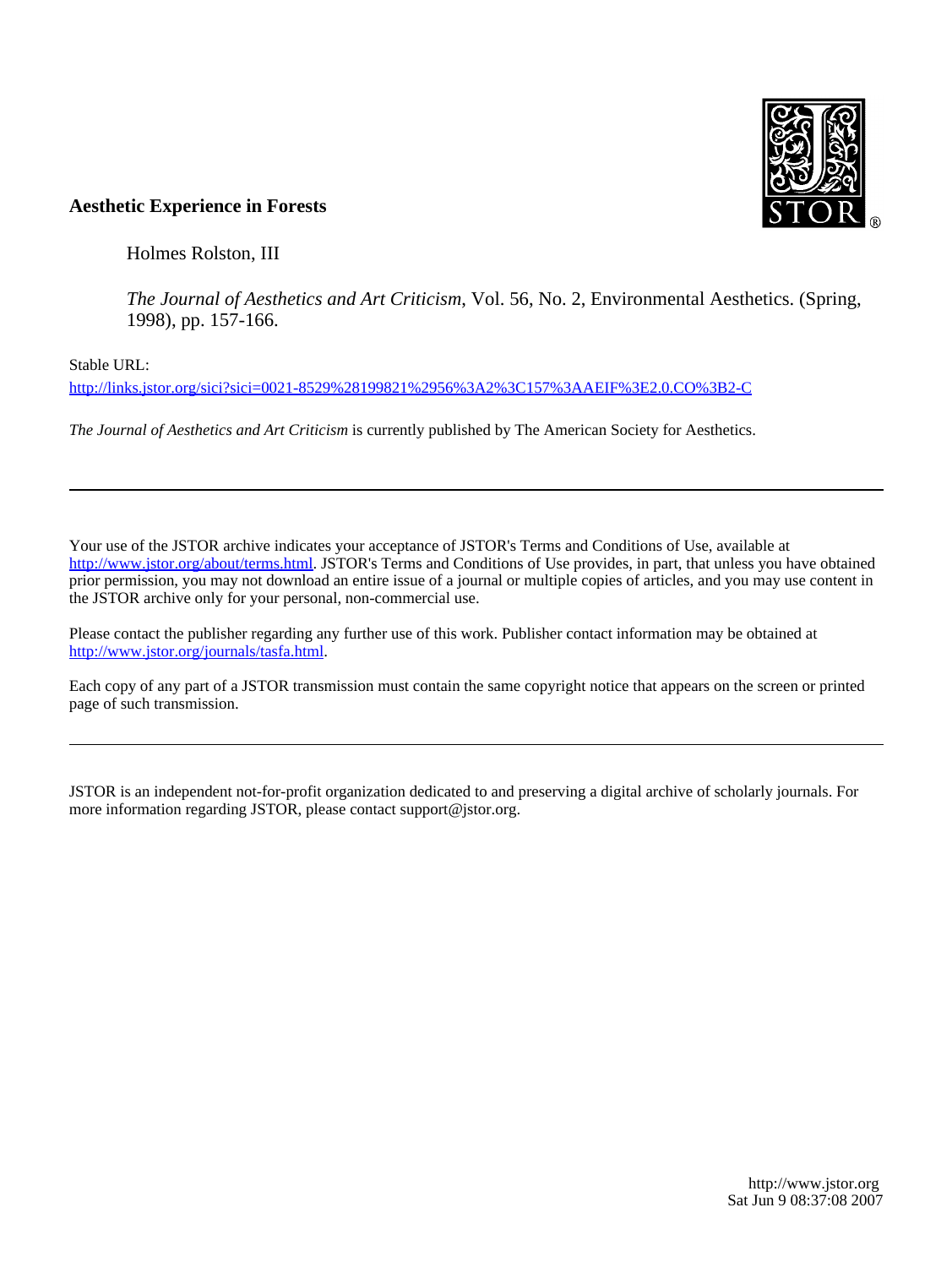# Aesthetic Experience in Forests

#### 1. THE FOREST AS AN ARCHETYPE

Like the sea or the sky, the forest is a kind of archetype of the foundations of the world. The forest represents-more literally it re-presents, presents again to those who enter it—the elemental forces of nature. Such experience serves well as instance and prototype of the aesthetic appreciation of nature.

Forests bear the signature of time and eternity. Forests take one back through the centuries; or, put another way, they bring the historic and prehistoric past forward for present encounter. This is grander time than most persons usually realize, but that ancient past is subliminally there; confronting forest giants we realize that trees live on radically different scales of time than do we. Trees have no sense of duration, experienced time; they nevertheless endure.

Forests take time by the decades and centuries, compared to the way humans take time by the days and years. The scale is at once of incremental and vast time; in a forest there is seldom any front-page news—perhaps a fire or a storm-but most of life goes on over larger time frames. Trees do not grow overnight; the big oaks in New England were there at the founding of the Republic. The towering Douglas firs in the Pacific Northwest were seedlings when Columbus sailed; sequoias can predate the launching of Christianity.

This becomes deep time. Paleontologically, forests go back three to four hundred million years. Land plants first appeared in the Silurian Period and remained close to the ground, like mosses and liverworts, until the Devonian Period, when we earliest date fossil wood. Considerable evolutionary achievement was required to organize cells. the earliest unit of life, into organisms as rigid and massive as trees. Large, erect plants need the strength of cellulose and also vascular columns up which they can pump water and nutrients.

Dry seasons and winters have to be reckoned with. The cross-fertilization in earlier forms of life had been accomplished in the water. In the tree ferns and in the cycads, which remain yet in Australian and African forests, fertilization still took place in water droplets; only in later conifers do trees work out ways, with insects and wind, to pollinate in the open air. These problems are solved and forests have been persistently present since Middle Devonian times. They have been continuously in place in tropical climates, provided that the landscapes have remained well watered. In temperate and boreal climates forests have tracked ice sheets as they advanced and retreated, the forests returning millennia after millennia.

This deeper sense of time presents an aesthetic challenge. In ways radically unlike the aesthetic appreciation of crafted art objectswhether recently made or surviving from classical centuries-aesthetic interpretation has to reckon with antiquity that is hundreds of orders of magnitude greater. Even where the beholder's knowledge of the details of forest history is rather limited (as is true, more or less, for us all), one knows that this past is there in the shadows-first on the order of centuries, recorded in tree rings and fire scars; and behind that on the order of millennia, recorded in landforms, glacial moraines, successional patterns; and on paleontological scales, as one discovers from fossils and pollen analyses. A forest always comes with an aura of ancient and lost origins.

There is dynamic change in the midst of this antiquity. Seasons pass; the snow melts, birch catkins lengthen, warblers return, the days grow longer, and loons begin to call. Where the sea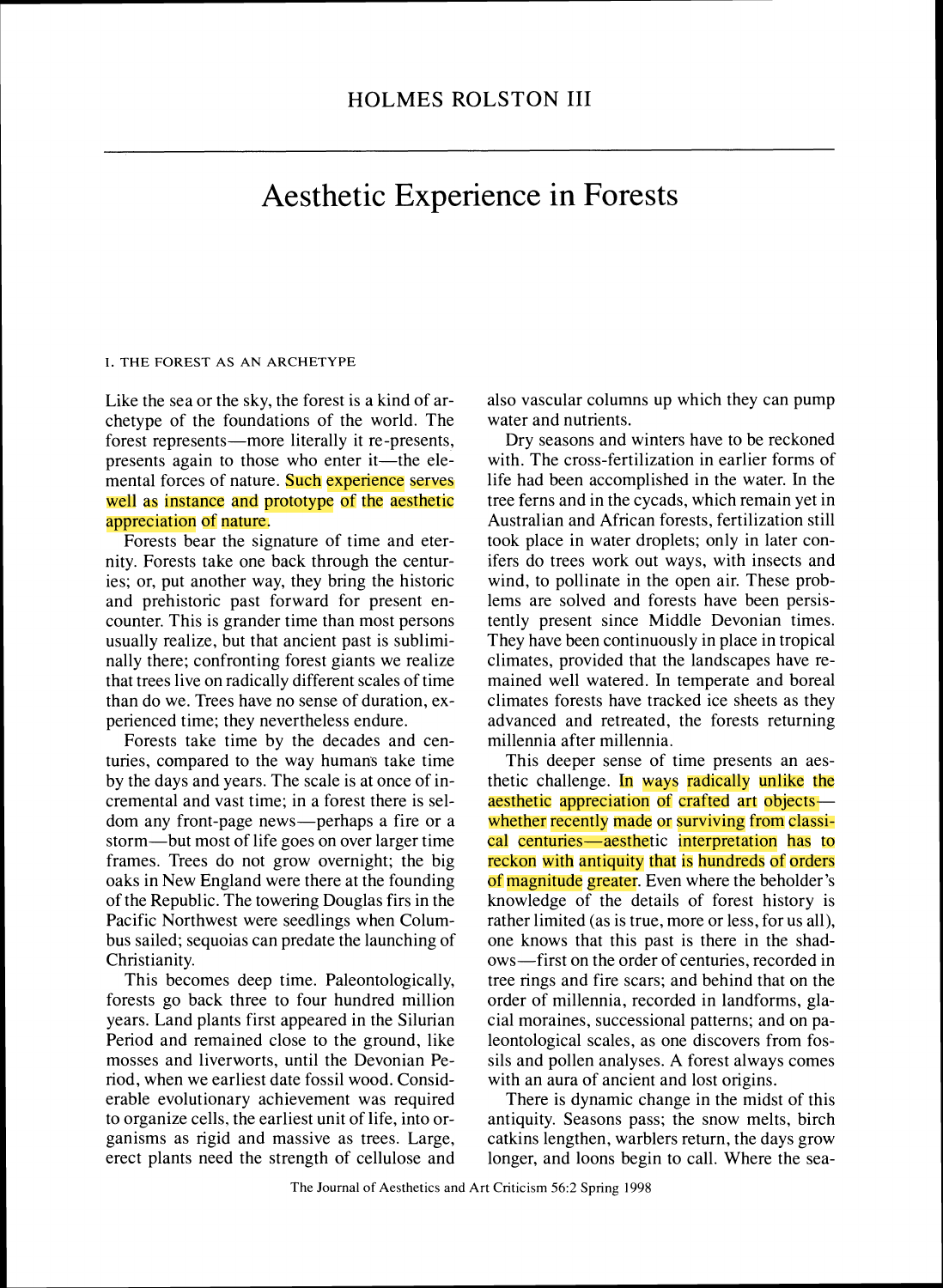son is wet and dry, as in the Amazon, the rains return and the varzea floor floods. These cycles are superimposed on longer range dynamisms not so evident because of their greater scale. Here is vast but passing time; and now one also confronts in nature an element of historical evolution that is, again, radically different from any aesthetic challenge faced with art objects and their cultural history.

Art is sometimes celebrated for its timeless dimensions, despite the fact that art objects themselves age and are reinterpreted from age to age. Sculptors carve forms into stone, and even paint on canvas can persist over centuries. But neither statues nor paintings evolve as do forests. Perhaps there are analogues of classical forms that are enduring in the sweep of the hills or in the symmetries of the conifers. Yet whatever is timelessly recurring is also instantiated in recurrent change.

The forest—we must first think—is prehistoric and perennial, especially in contrast with ephemeral civilizations, their histories, politics, and arts. The perceptive forest visitor realizes also the centuries-long forest successions, proceeding toward climax, yet ever interrupted and reset by fire and storm. One confronts the evolutionary histories of forests tracking climatic changes. One sees erosional, orogenic, and geomorphic processes in rock strata, canyon walls, glacial valleys. The Carboniferous Forests were giant club mosses and horsetails; the Jurassic Forests were gymnosperms-conifers, cycads, ginkgoes, seed ferns. A forest today is yesterday being transformed into tomorrow. A pristine forest is an historical museum that, unlike cultural museums, continues to be what it was, a living landscape. This dynamism couples with antiquity to demand an order of aesthetic interpretation that one is unlikely to find in the criticism of art and its artifacts. Art too is sometimes dynamic, of course, as in music or the dance; but every art form is ephemeral on these scales of time.

In the Petrified Forest in Arizona, tens of thousands of rock logs are strewn across the desert, relics of trees living when the region was tropical forest 225 million years ago. The dominant genus in these great forests was *Araucarioxylon;* the remnant logs are enormous. A living relative is the Norfolk Island pine, *Araucaria heterophylla,* another relative is the monkey puzzle tree, *Araucaria araucana* from South America. Both are tall conifers with a monopodia1 crown and radial branches, which, because of their beauty of form, are widely planted in subtropical climates today. The genus, with its characteristic form, has persisted through changes. The Petrified Forest is not far from the Grand Canyon, and comparisons give perspective. The Canyon rocks are old, the older the further down one descends; but the Canyon itself was cut in the last five or six million years. So the ancient pines were living long enough ago for the Grand Canyon to be cut and re-cut again some forty-five times over! Their descendants continue today.

John Muir spent most of his life in the California forests, where sequoia trees reach an age of several thousand years: "The forests of America," he exclaimed, "must have been a great delight to God; for they were the best he ever planted."' In later life, the aging Muir became interested in the Petrified Forest; through his efforts the forest was declared a National Monument in 1906. Dealing now in millions rather than thousands of years, the sense of antiquity overwhelmed him. "I sit silent and alone from morn till eve in the deeper silence of the enchanted old old forests. ... The hours go on neither long nor short, glorious for imagination ... but tough for the old paleontological body nearing seventy."<sup>2</sup> Nature has been planting forests a long time.

The sense of time passes over into an archetypal experience of pervasive and perennial natural kind. In the prehuman past, about sixty percent of Earth's land surface was forested, and much of it still is. There is a vast taiga, or boreal forest, in Canada, Siberia, and northern Europe; temperate forest was the historic cover over much of the United States, Europe, and China. There are tropical rainforests, tropical deciduous forests, thorn forests, gallery forests. Australian forests may contain hardly a single species found elsewhere in the world, but still there are the forests, of *Eucalyptus* or *Allocasuarina* rather than oak or spruce. The phenomenon of forests is so widespread, persistent, and diverse, spontaneously appearing almost wherever moisture and climatic conditions permit it, that forests cannot be accidents or anomalies but rather must be a characteristic expression of the creative process.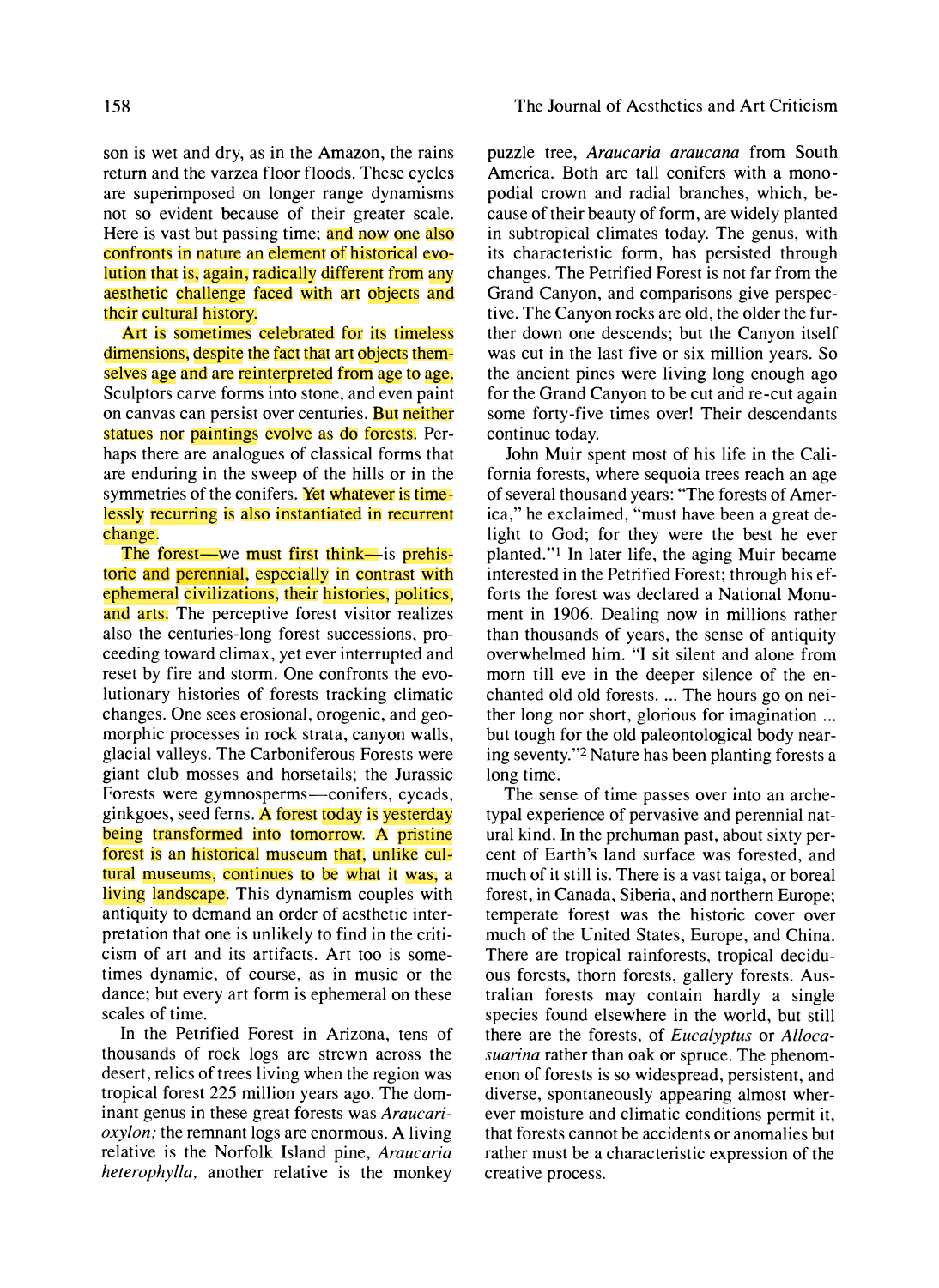There is also the steppe and the veldt, the tundra and the sea, and these too have their power to arouse a sense of antiquity and of ongoing life. The desert after a rain is a joy to behold in the momentary flourishing of the flora. But forests have more evident and perennial exuberance. The forest is where the "roots" go deep, where life rises high from the ground. Forests convey a sense of life flourishing in more massive and enduring proportions; the vertical contrasts with the horizontal. The biomass is greater than on the grasslands; living things command more space, from canopy through understories down to the underground. The fiber is more solid; the vegetation on the forest floor includes annuals and biennials, but the dominants are perennials on scales of decades and centuries. The tropical rainforest is the most complex and diverse ecological community on Earth, with up to 300 different species of trees in a single hectare.

A characteristic element in the aesthetic experience of nature moves us with how the central goods of the biosphere-hydrologic cycles, photosynthesis, soil fertility, food chains, genetic codes, speciation, reproduction, successionwere in place long before humans arrived. Aesthetics is something, as we shall be saying, that goes on in experiences of the human mind, but the dynamics and structures organizing forest biomes do not come out of the mind. Immersed in a nonhuman frame of reference, one knows the elements primordial. Subjective though aesthetic experience may be, here we make contact with the natural certainties. Forests and sky, rivers and earth, the everlasting hills, the cycling seasons, wildflowers and wildlife-these are superficially pleasant scenes in which to recreate. At more depth, they are the timeless natural givens that support everything else.

On these scales humans are a late-coming novelty, and that awareness too is aesthetically demanding. Humans evolved out of the forests, although with early Homo *sapiens* that often meant the savanna, the tree-studded but still relatively open-to-view landscape. Our ancestors had descended from the trees and gained upright posture; they needed hands for civilization, spaces through which to hunt, and room for their camps and villages. The gallery forests of Africa are as much forests as Douglas fir in the American Northwest; they too exemplify the forest archetype.

Nor did humans escape their association with forests. There is evidence that we are still genetically disposed to prefer partially forested landscapes. $3$  Most of the lands that humans have inhabited, especially as they moved from tropical to temperate climates, were, at the time of human entry, forested; and many of them have remained heavily forested until comparatively recent times. Civilization, especially in Europe and America, created space for itself in the midst of forests, opening these up, making our residential areas more like savannas. Though we felt more comfortable clearing the forest for a pasture, for the farm and the village, we kept the trees throughout the countryside, and along streets and in parks even in our urban environments.

In the back of our minds, we know that all such trees, wherever incorporated into the economics or aesthetics of civilization, are out of the legacy of the forest. We are reminded bv them that forests are always there on the horizon of Western culture, part of our life support system, part of our origins. This location—trees amongst us and forests on the horizon of culture-keeps forests there in their wildness as a perennial symbol of an archetypal realm out of which we once came. The forest is where one touches the primordial elements raw and pure. "I went to the woods," remarked Thoreau, "because I wished to live deliberately, to front only the essential facts of life, and see if I could not learn what it had to teach, and not, when I came to die, discover that I had not lived."<sup>4</sup>

No one can live in bare woods alone; civilization too is, for humans, one of the essential facts of life. The town, however, is not so aboriginally archetypal, and that element in life is what is ex perienced in forests. Were civilization to collapse, the forests would return. The earth would revert to wilderness, because this is the foundational ground. Such aesthetic power of nature stands in strong contrast to classical aesthetic experience of art forms. The creations of sculptors, painters, musicians, and craftsmen always betoken civilization, the critical beholder enjoying the fruits of the labor and leisure of culture. But in the forest the elements are savage; one is not dealing with art or artifact, nor even of artist, but one has penetrated to the archetypes.

There are inanimate natural kinds that nature generates and regenerates over the epochs: moun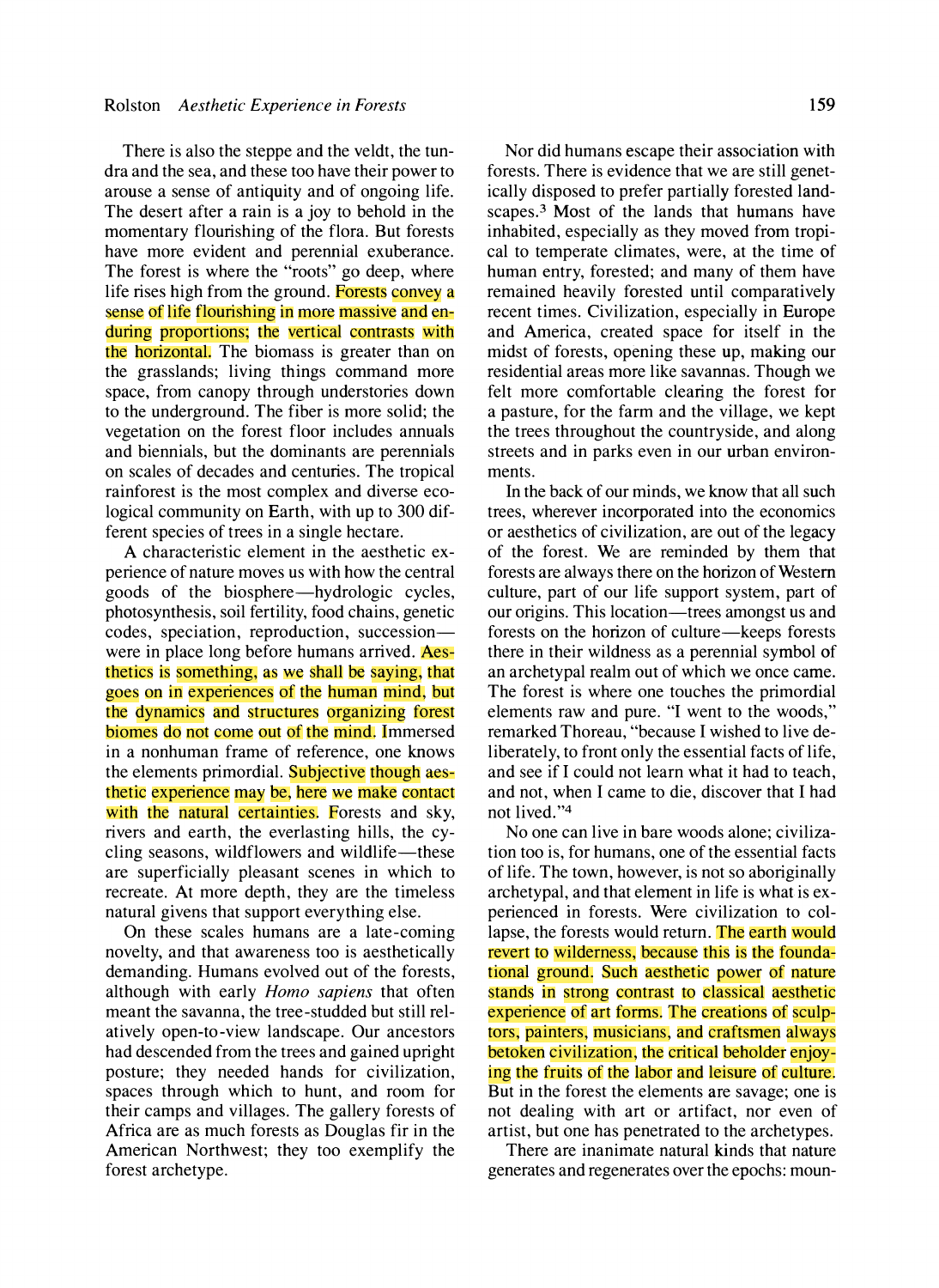tains, canyons, rivers, estuaries. But the miracle of Earth is that nature decorates this geomorphology with life. Trees evoke this genesis and biological power: Eden with its tree of life, or the shoot growing out of the stump of Jesse, or the cedars of Lebanon-again and again there is life's transient beauty sustained over chaos, life persisting in the midst of its perpetual perishing. A visit to a forest contributes to the human sense of place in space and time, of duration, antiquity, continuity. There one encounters "the types and symbols of Eternity" (Wordsworth).<sup>5</sup>

#### 11. SCIENTIFIC APPRECIATION OF FORESTS

En route to such appreciation, one needs the knowledge that scientific forestry can provide. True, one can enjoy forests for their form and color, oblivious to the taxonomic names of the species (Picea pungens or Quercus alba), much less knowledge of the forest type (montane transition zone to the subalpine, or an oak-hickory forest). The autumn leaves require only an eye for color, with perhaps also a sense of passing seasons, which adds to an ephemeral touch of sadness. This is a lovely Indian summer day, and winter on the way. The hues of spring green, bursting forth upon leafing out, replacing the wintry grays of the trunks and limbs, still set against the darker conifers-one does not need science to appreciate these features. Much less still does one always need paleontological knowledge (that gymnosperms anciently were largely replaced by angiosperms), or ecological explanations (gymnosperms nevertheless dominate in high elevation or latitude climatic regimes).

Still, one cannot adequately enjoy a forest more or less as though it were found art, with admirable form and color. A forest is not art at all; there is no artist. To see the forest landscape as art object is to misunderstand it. Nor is it just some potential materials for our aesthetic composition. If we make the forest over into an object of our aesthetic fancy, as we might find a piece of driftwood and display it for its form and curve, then we project onto it our craft and criteria, yet fail to see what is there. Aesthetic experience of nature always demands our realizing that nature itself is a nonartistic object, not designed by any artist for our admiration, not framed or put on a pedestal—all this is much of the secret of nature's aesthetic power, construct though we may the aesthetic categories through which such nature is experienced.

One has to appreciate what is not evident, and here science helps. Marvelous things are going on in dead wood, or underground, or in the dark, or microscopically, or slowly, over time; these processes are not scenic, but an appreciation of them can be aesthetic. The stellate pubescence on the underside of a Shepherdia leaf, seen with a hand lens, is quite striking. The weird green luminescence of Panus stypticus, a mushroom, discovered on a moonless night, is never forgotten. One experiences how things fit together in the intricate patterns of life. The good of a tree is only half over at its death; an old snag provides nesting cavities, perches, insect larvae, food for birds.

One can enjoy trees, as did Kilmer: "I think that I shall never see, a poem as lovely as a tree."6 If one knows, however, that that is a conifer, and those are the pistillate cones and these the staminate cones, and that maples and ashes have opposite leaves, or that willows have only one bud scale, one sees more than poetic beauty in trees. Science requires a closer look at flowers and fruits, their structure and symmetry. There is careful observation to underwrite and support what can otherwise be too impressionistic.

True, those who can count the needle fascicles and get the species right, if they never experience goose pimples when the wind whips through the pines, fail as much as do the poets in their naive romanticism. Nevertheless, only when moving through science to the deeper aesthetic experiences that are enriched by science can the forest be most adequately known. Aestheticians are often not comfortable with this; they want to insist on human capacities to confront nature in relative independence of science.' One must be moved, but one needs to be moved in the right direction, where "right" means with appropriate appreciation of what is actually going on.

Trees push toward the sky, and this sense of pressing upward is vital in forest appreciation. There is, of course, a ready scientific explanation for such loft. Given photosynthesis, there is competition for sunlight, and plants that can place their leaves higher are the winners in the struggle for survival. The tree has both to invest in structural materials, cellulose, to maintain the heights needed, and also to lift needed nutrients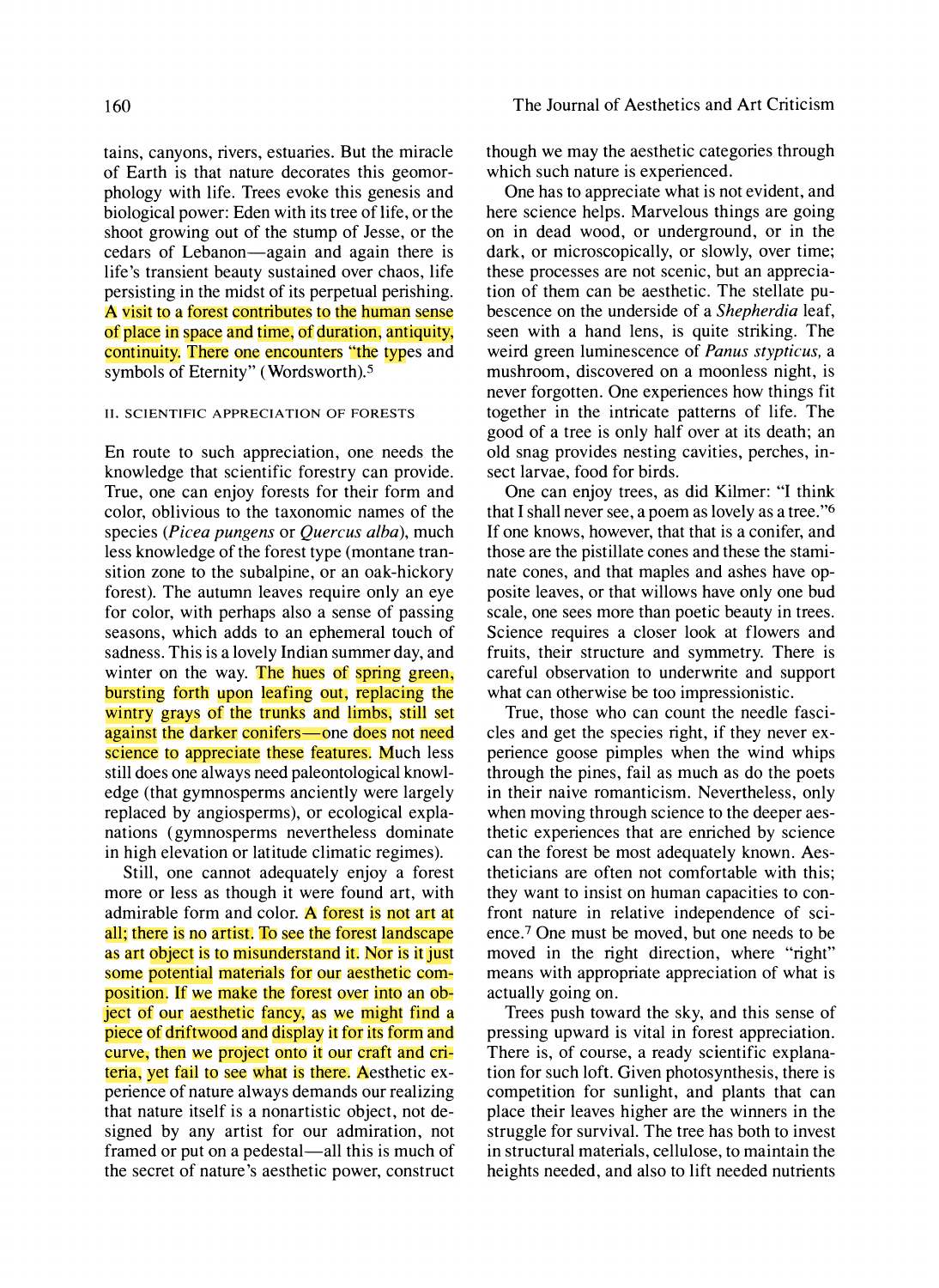and ground water to such elevations; hence the structure of trunks and limbs. Another of the ecological archetypes is grassland, found extensively where water is too limiting a resource for forests; also there are alpine and tundra ecosystems where the wind and the cold are too limiting.

These survival techniques are the causes of forests, but what is one to make of appreciating the results achieved? This introduces another element in aesthetic challenge that is without precedent in classical art criticism. One seldom requires an appropriate scientific appreciation of an art object for its proper enjoyment. Forests have to be, in a certain measure, disenchanted to be properly enjoyed, although, as we shall insist, forest science need not eliminate the element of the sublime, or even of the sacred. Indigenous and premodern peoples typically enchanted their forests. After science, we no longer see forests as haunted by fairies, nymphs, or gnomes. Forests are biotic communities; we have naturalized them.

Perhaps one can enjoy the riot of autumn colors or the subtle spring hues by lingering over the scene before one's eyes. But a forest cannot be understood simply by looking long and hard at it—whether the understanding sought is scientific or aesthetic. A campfire, for example, built for warmth on an autumn evening, can be enjoyed aesthetically, and perhaps one does not need to know about the oxidation and reduction of carbon to enjoy its flickering light in the twilight, or to welcome its warmth against the cool of the night. But fire cannot really be understood by however careful an observation, trying to see what is taking place. The naturalist Jean Baptiste Lamarck tried that and failed; he thought the aggressive fire was stripping away chromatic layers to find the basic black beneath. Antoine-Laurent Lavoisier gave us the understanding we need with experiments weighing the products of combustion, experiments with animals showing that they could not breathe in combusted air. He realized that oxygen is there, that combustion is the oxidation of carbon, with similarities to breathing, the energy driving life.

To understand a forest, one needs concepts, such as carbon bonding, oxidation, oxygen balance, photosynthesis, and knowledge of glucose, cellulose, or nutrients such as nitrogen and phosphorous. Science takes away the colors, if you insist; apart from beholders, there is no autumn splendor or spring green. But science gives us the trees solidly there, photosynthesizing without us, energetically vital to the system of life of which we are also a part. Forestry is usually thought to be an applied science, but it can also, when it gains the perspective of a pure science, help us to appreciate what the forest is in itself. There are trees rising toward the sky, birds on the wing and beasts on the run, age after age, impelled by a genetic language almost two billion years old. There is struggle and adaptive fitness, energy and evolution inventing fertility and prowess. There is succession and speciation, muscle and fat, smell and appetite, law and form, structure and process. There is light and dark, life and death, the mystery of existence. These figure in aesthetic experience, but there must be science beneath.

#### **111.** AESTHETIC ENGAGEMENT IN FORESTS

Science, however necessary, is never sufficient. Forests must be encountered. Forests are constructed by nature, and science teaches us how that is so. Yet forests by nature contain no aesthetic experience; that has to be constructed as we humans arrive. Knowledge of the forest as an objective community does not guarantee the full round of aesthetic experience, not until one moves into that community oneself.

In nature unvisited by humans we incline to think there is no aesthetic experience at all, certainly not in the trees, and hardly in the birds or the foxes. After all, the trees are not even green, much less beautiful, except as we humans are perceiving them. If a tree falls in the forest, and there is no perceiver, there is no sound. The secondary qualities are observer-introduced. *A fortiori,* forests cannot be beautiful on their own. The primary qualities, or the biological functions, or the ecological relationships are there without us. But only when we humans arrive to color things up, to take an interest, is there any experience of beauty; aesthetic experience of forests is an interaction phenomenon during which the forest beauty is constituted.

In the forest itself, there is no scenery, for example; we compose the landscape vista. Subjective experience and objective forests, beauty and trees—this conjoins and juxtaposes opposites: forests undergo no aesthetic experience; trees enjoy no beauty. The beauty is in the eye of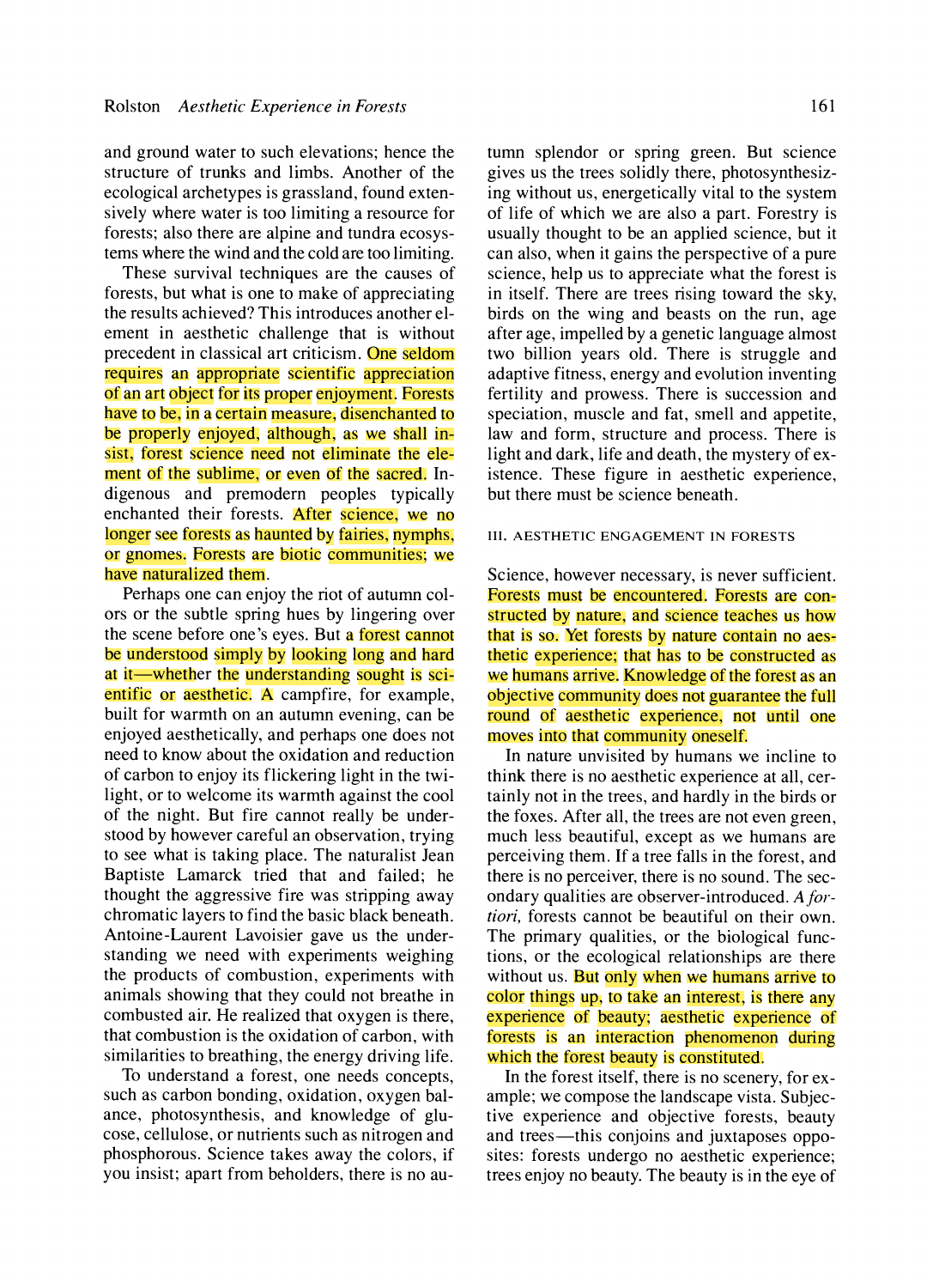the beholder, constituted with our phenomenal experience, whatever forest properties may arouse such sense of beauty. Meanwhile, it is difficult to escape the experience of gratuitous beautywith autumn leaves, or montane peaks, or with trilliums unexpected along a woodland path.

The aesthetic challenge is to complement the forest dynamics, which have been ongoing over the centuries and millennia, with this novel emergent that does come into being when I arrive. Appropriate aesthetic experience ought to be "up to" the forest, that is, adequate to its form, integrity, antiquity, value; but whether this happens is "up to" me, that is, unless I see that it happens, it does not happen. Aesthetic appreciation would fail if humans, scientists, were to visit and gain nothing but facts about trees.

This demand for adequate response to nature is different from the demand with art. Much more is up to me. Confronting an art object, we realize that there was once an artist, and we may think it significant to recover something of the aesthetic experience of the artist. When we are enjoying a symphony, the musicians are enjoying it too. Aesthetic intent constitutes the art, and the beholder comes to share, perhaps also to enrich, this intent. But in the forest, surrounded by trees, we alone are the loci of aesthetic life. The challenge is to encounter nonaesthetic trees. mountains, rivers, and awaken to the experience of beauty. It is unlikely that the categories formulated for the human arts will serve for the demands of forest experience.

Aesthetic appreciation of nature, at the level of forests and landscapes, requires embodied participation, immersion, and struggle. We initially may think of forests as scenery to be looked upon. That is a mistake. A forest is entered, not viewed. It is doubtful that one can experience a forest from a roadside pullover, any more than on television. A deer in a zoo is not the experience of wild deer. The cage prevents the reality. Experiencing a forest through a car window differs mostly in that the beholder now is in the cage. which again prevents the reality. You do not really engage a forest until you are well within it.<sup>8</sup>

The forest attacks all our senses—sight, hearing, smell, feeling, even taste. Visual experience is critical. But no forest is adequately experienced without the odor of the pines or of the wild roses; and one catches how much animal

senses of smell can exceed our own. The elk I heard, but did not see; they caught my scent. The wind is against me. What is a forest without the wind heard and felt, against which one draws his jacket tighter? Wait, wasn't that a kinglet that called—the first I have heard this season. Art is seldom so multisensory.

Most of all, there is the kinesthetic sense of bodily presence, being incarnate in place. One seeks shelter for lunch, to discover, cooling down after the brisk walk, that there is too much shade, and one moves to the sun, and enjoys the warmth. Hiking in, there are hours of footprints behind me. I have rounded a bend and there before me is the rolling expanse of more forest than that through which I have already come. Where is the next water likely to be? How much more of the trail can I safely do today?

This surrounding and engagement, spontaneity and participatory eventfulness, differs from art, which is typically located and looked upon, as with a framed picture or a statue atop a pedestal. In a forest I have to choose what to consider-how much to integrate, the level of focus—in a place present all around me. A person is immersed in some art, as in a splendid building or a garden. These too have their boundaries: one can see the building from a distance, or circumscribe the garden boundaries. A forest must eventually have boundaries too, but the boundaries are often zones of transition, where one aesthetic challenge passes into another. The boundaries are ample enough that one gets so far in that any discrete borders are gone, especially in large forests. That is, more or less, the test of a forest against a woodlot, or a serious forest against a timber tract: whether one can get at such distance from the boundaries that they disappear from constant consciousness. Such boundaries in art seldom disappear. We need the framing to separate out the artifact and to confine the experience.

There is something amiss about the idea that aesthetics requires disinterest and distance, in contrast to more utilitarian pursuits. This is only half true even for art objects. All art invites participation; the aesthetic experience must have some bite to it. Nevertheless, one walks away from the painting or statue, and gets lunch elsewhere. If the forest is only scenery through a car window, one can plan lunch in town. Deep in the forest one is embodied, surrounded by the ele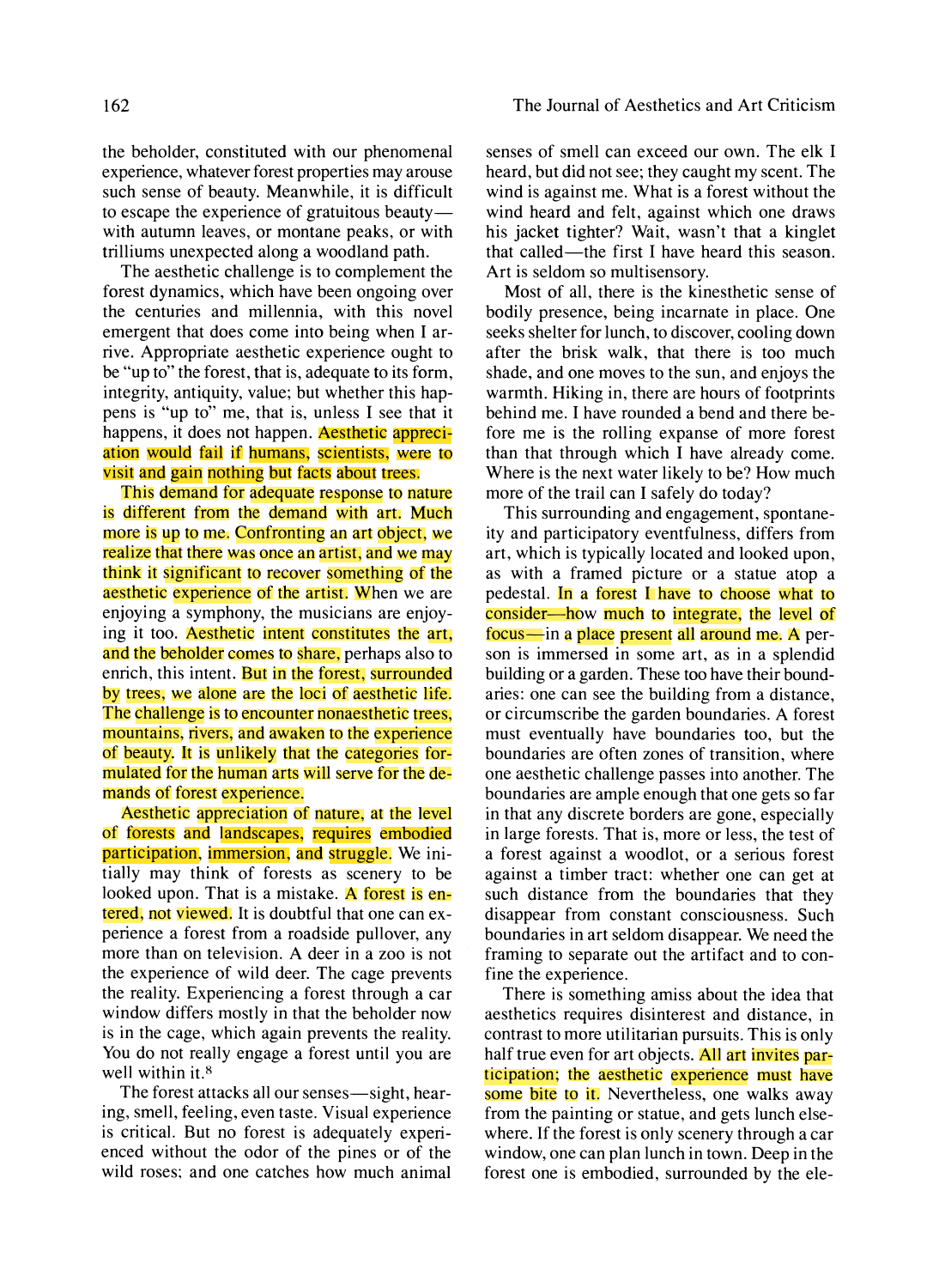ments, and the total sensory, vital participation is more urgent.

True, one can experience the beauty of a forest only if one's more basic needs for food and shelter have been satisfied. One separates out the beauty of the snowflakes, seen at a glance on one's dark jacket sleeve, from the fact that the gathering storm is dangerous, and a few more inches of snow on the winter's snowpack, filling in one's tracks, will obscure the route out. Still, the bodily participation in the forest, the competence demanded and enjoyed there amidst its opportunities and threats, the struggle for location in and against the primordial world—this engagement enriches the aesthetic experience. I am undeniably here, and the forest, for all its aesthetic stimulation, is indifferent to my needs. I am five miles from the trailhead; I am quite on my own. The storm is coming up, the spruce are bending with the wind, supper is not cooked, and it is getting dark.

Gaston Bachelard writes: "We do not have to be long in the woods to experience the always rather anxious impression of 'going deeper and deeper' into a limitless world. Soon, if we do not know where we are going, we no longer know where we are. ... This limitless world ... is a primary attribute of the forest."<sup>9</sup> It is easier to get lost there than in a more open savanna or grassland. Trails give a sense of security. Forests can be dense; they veil space with their trunks and leaves, and one has to take care against disorientation. But that is again to realize our limits, to sense vulnerable embodiment, and to risk engagement with the sublime.

#### 1V. THE FOREST AND THE SUBLIME

In the primeval forest humans know the most authentic of wilderness emotions, the sense of the sublime. By contrast, few persons get goose pimples indoors, in art museums, in fashionable shopping centers, or at the city park. The sublime invokes a category that was, in centuries past, important in aesthetics but is thought to have lapsed in our more modern outlook. Never mind whether the category is currently fashionable. The sublime is perennial in encounter with nature because wherever people step to the edge of the familiar, everyday world, they risk encounter with grander, more provocative forces that touch heights and depths beyond normal ex-

perience, forces that transcend us and which both attract and threaten. Forests are never very modern or postmodern, or even classical or premodern. They explode such categories and move outside culture into fundamental nature.

Almost by definition, the sublime runs off scale. There is vertigo before vastness, magnitude, antiquity, power, elemental forces austere and fierce, enormously more beyond our limits. At an overlook in the mountains, with trees all around, the ground runs right up to your feet and disappears over the horizon, often, in the as-yetunexplored forest, with a suggestion of space prolonged indefinitely. The forest's roots, that is, its radical origins, plunge down to depths one knows not where. The trees point upward along the mountain slope, which rises to join the sky, and the scene soars off to heights unknown. The aesthetic situation has gotten out of control because the limits have vanished. The frames and pedestals familiar to cultured aesthetic experience are gone. There are no theatrical stages with actors about to appear, no musical instruments in players' hands, no garden walls or gardeners planting the oncoming season's flowers. One encounters what was aboriginally there in its present incarnation.

But few forests are primeval—the more prosaic aestheticians will protest. Rare is the forest that has not been reshaped by human agency---cutting up trees with chain saws, by cutting up forests with roads, by fencing forests around and running cattle through them, by intentionally planting more desirable species. There are also the unintended changes, like the chestnut blight, or the understory invaded with honeysuckle.

Still, the forest, shaped by management and mismanagement though it may be, proves more able than the field or pasture to retain the natural **element**. Nature takes back over and does its thing, if not its pristine activity, then still something relatively wild. Unless the forest, socalled, is only a plantation, impressive wildness remains even in silviculture. Hopefully, the wildlife is there; something of the native biodiversity remains. **A** National Forest may be a working forest, not a wilderness. Still, a day's hike through it, even if along an old timber road, is more likely to produce the sense of the sublime than is a stroll through the pasture.

In other realms of nature-as we stand awestruck before the midnight sky perhaps, or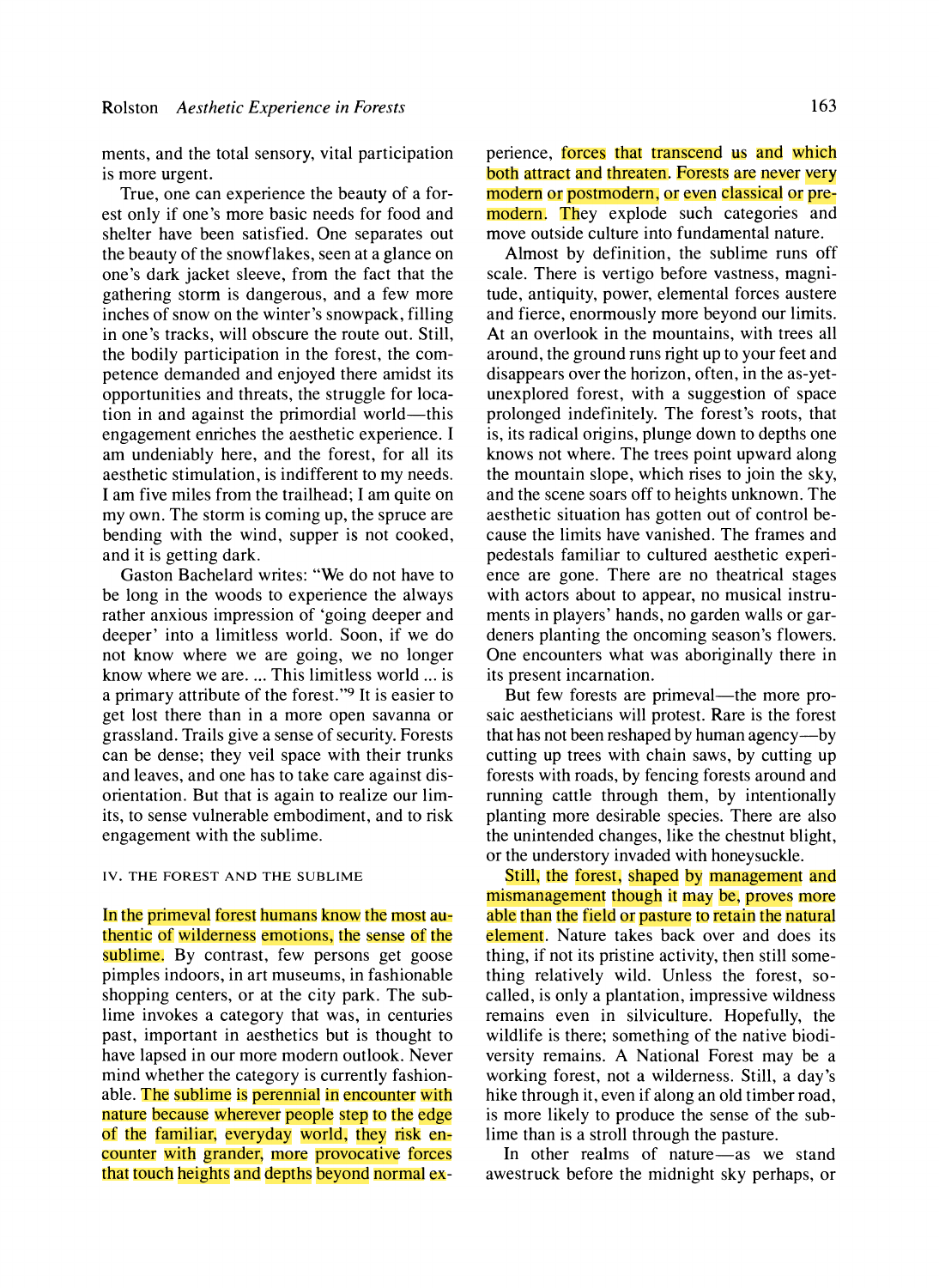watching a sunset over arctic ice, or deep in the Vishnu schist of the Grand Canyon-beauty and power are yet lifeless. In a forest the sublime and the beautiful are bound up with the struggle for life. Think, for instance, of windswept bristlecone pines along a ridge in the Sierras. Or of the stunted birch toward the treeline in the Norwegian mountains. The biological element in the sublime is the beauty of life coupled with struggle. The aesthetic challenge is conflict and resolution presented on these awesome scales.

Like clouds, seashores, and mountains, forests are never ugly, they are only more or less beautiful; the scale runs from zero upward with no negative domain. Destroyed forests can be ugly-a burned, windthrown, diseased, or clearcut forest. But even the ruined forest, regenerating itself, still has positive aesthetic properties. Trees rise to fill the empty place against the sky. A forest is filled with organisms that are marred and ragged-oaks with broken limbs, a crushed violet, the carcass of an elk. The gnarled bristlecone at the edge of the tundra is not really ugly, not unless endurance and strength are ugly. It is the presence and symbol of life forever renewed before the winds that blast it.

Forests are full of shadows, and this is metaphorically as well as literally true. The darkness shadowing life is as much the source of beauty as is light or life. The word "forest" (a grander word than "trees" in the plural) forces retrospect and prospect; it invites holistic categories of interpretation as yesterday's flora and fauna pass into tomorrow. Yes, there are fire scars at the bases of these ponderosas, but see how they have healed over. And we were just walking through the lodgepole forest regenerated after that fire two decades back; the stand is already thinning itself and the taller trees overtopping our heads.

Think about it. There is enough power in a handful of these cones to regenerate the forest henceforth for millennia. Yes, giants have fallen, and rotting logs fill the forest floor. And see, here is the humus from which the present forest rises—"the immeasurable height of woods decaying, never to be decayed" (Wordsworth).<sup>10</sup> This softens the ugliness and sets it in somber beauty. When one reaches a high point where the forest dominates the landscape in every direction, and remembers this regeneration of new life out of old on a scale of centuries and millennia, one knows the sense of the sublime.

#### V. THE FOREST AND THE SACRED

When beauty transforms into the sublime, manifest in the perennial vitality of an ancient forest, the aesthetic is elevated into the numinous. "Break forth into singing, 0 mountains, 0 forest, and every tree in it!" (Isaiah 44.23). "The trees of the Lord are watered abundantly; the cedars of Lebanon which he planted" (Psalms 104.16)."The groves were God's first temples" (William Cullen Bryant).<sup>11</sup> The forest is a kind of church. Trees pierce the sky, like cathedral spires. Light filters down, as through stained glass. The forest canopy is lofty, far above our heads. There is something about being deep in the woods, with the ground under one's feet and no roof over one's head, that generates religious experience.

Again, just as aestheticians earlier resisted being too indebted to science, now aestheticians may protest that their experiences need not be religious.<sup>12</sup> Nevertheless, the line between aesthetic respect and reverence for nature is often crossed unawares, somewhere in the region of the sublime. In common with churches, forests, like sea and sky, invite transcending the human world and experiencing a comprehensive, embracing realm. Forests can serve as a more provocative, perennial sign of this than many of the traditional, often outworn, symbols devised by the churches. Mountaintop experiences. the wind in the pines, a howling storm, a quiet snowfall in wintry woods, solitude in a grove of towering spruce, an overflight of honking geese—these generate "a sense sublime of something far more deeply interfused ... a motion and spirit that impells ... and rolls through all things. Therefore I am still a lover of the meadows and the woods, and mountains" (Wordsworth).<sup>13</sup> Muir exclaimed, "The clearest way into the Universe is through a forest wilderness."<sup>14</sup>

Were we saying that science has secularized the forest? Yes, if that means that the forest is no longer enchanted. But the forest is strangely resistant to being secularized in the etymological sense of that term, being reduced to "this present age" (Latin *saeculum),* or in any reductionist or profane senses either. Forests do not mechanize well; they are not machines. There is too much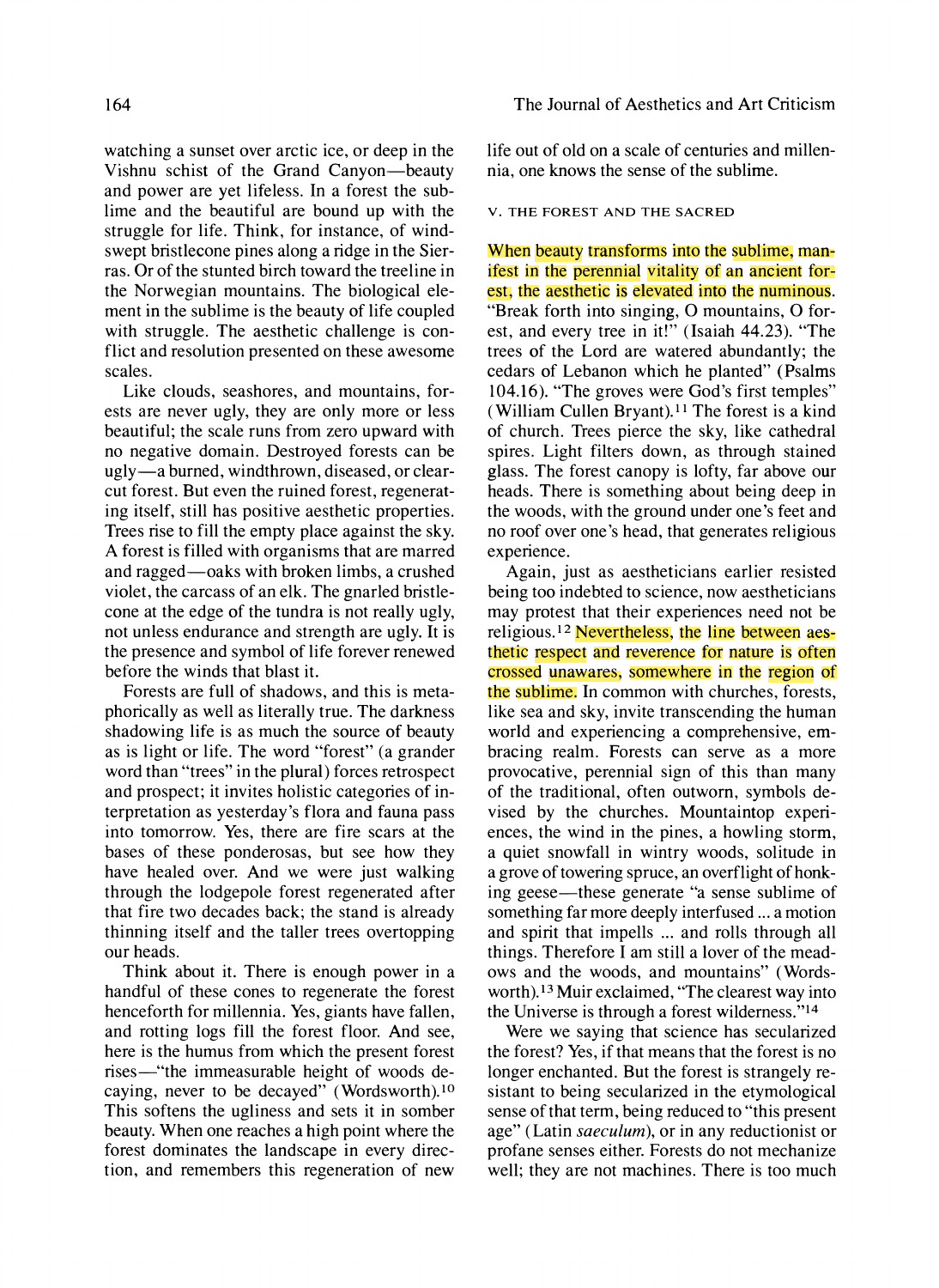that is organic, or, better, too much that is vital, or, better still, too much that is valuable. The spirit of place returns.

Science leaves us puzzled whether the values in the woods are intrinsic or instrumental, and if intrinsic whether they are anthropogenic and projected onto the trees or autonomously intrinsic and found by the forest beholder, whose aesthetic experience tunes him or her in to what is going on. The forest is there, but so also is the person here, trying to figure it all out. The answers seem to lie in terms of what is discovered in the forests, not merely in terms of what preferences we adopt toward it. But when value is discovered there, the forest as archetype, as spontaneously self-organizing, as generator of life, not merely as resource, but as Source of being, the forest starts to become a sacrament of something beyond, something ultimate in, with, and under these cathedral groves.

The forest has a way of spontaneously reenchanting itself. Forests are not haunted, but that does not mean that there is nothing haunting about forests. Perhaps the supernatural is gone, but here the natural can be supercharged with mystery. Science removes the little mysteries (how acorns make oaks which make acorns) to replace them with bigger ones (how the acorn-oak-acorn loop got established in the first place). Thanks to the biochemists, molecular biologists, geneticists, botanists, ecologists, forest scientists, we know how this green world works. But is this an account that demystifies what is going on?

Photons of light flow from the sun. Some impact leaves and are captured by antenna molecules in the chloroplasts (a half million of them per square millimeter of leaf), relayed to a reaction center molecule where, in Photosystem 11, the energy of the photons is used to move electrons up to a high energy perch (at the PS 680 chlorophyll molecule). The electrons then move down a transport chain, cocking an ADP molecule up to its ATP high-energy form, and are passed to the reaction center of Photosystem I. There, with more photons absorbed, the electrons are moved back up to a second high-energy perch (at the PS 700 molecule). They descend another electron transport chain, this time producing a high-energy NADPH molecule.

The two high energy molecules (ATP and NADPH) are then used, in the Calvin cycle, to synthesize sugar. This is a complex series of over a dozen reactions that takes carbon dioxide from the atmosphere and shuttles it around in numerous steps to make, first, three-carbon intermediates and then the six-carbon sugar glucose, as well as other products. That sugar can be stored in the plant as starch, as well as sugar. This is the energy that powers essentially all of life, the fuel for natural history. Or the glucose can be made into another polymer, cellulose, to form the tough and persistent structures of plant and forest life.

Moses thought that the burning bush, not consumed, was quite a miracle. We hardly believe any more in that sort of supernatural miracle; science has made such stories incredible. What has it left instead? A self-organizing photosynthesis driving a life synthesis that has burned for millennia, life as a strange fire that outlasts the sticks that feed it. This is, one could say, rather spirited behavior on the part of secular matter, "spirited" in the animated sense, in the root sense of a "breath" or "wind" that energizes this mysterious, vital metabolism. These bushes in the Sinai desert, these cedars of Lebanon, these forests across America, the best God ever planted-all such woody flora are hardly phenomena less marvelous even if we no longer want to say that this is miraculous.

Indeed, in the original sense of "miracle"—a wondrous event, without regard to the question whether natural or supernatural—the phenomenon of photosynthesis with the continuing floral life it supports is the secular equivalent of the burning bush. The bush that Moses watched was an individual in a species line that had perpetuated itself for millennia, coping by the coding in its DNA, fueled by the sun, using cytochrome  $c$ molecules several billion years old, and surviving without being consumed. Remember the magnificent *Araucarioxylon* 225 million years ago in the now petrified Arizona forest, surviving yet in the *Araucaria* of Africa and Australia. To go back to the miracle that Moses saw, a bush that burned briefly without being consumed, would be to return to something several orders of magnitude less spectacular.

The account we have is, if you like, a naturalistic account, but this nature is quite spectacular stuff. Science traces out some causes, which disappear rearward in deep time, and carry on a continuing genesis, and leave us stuttering for